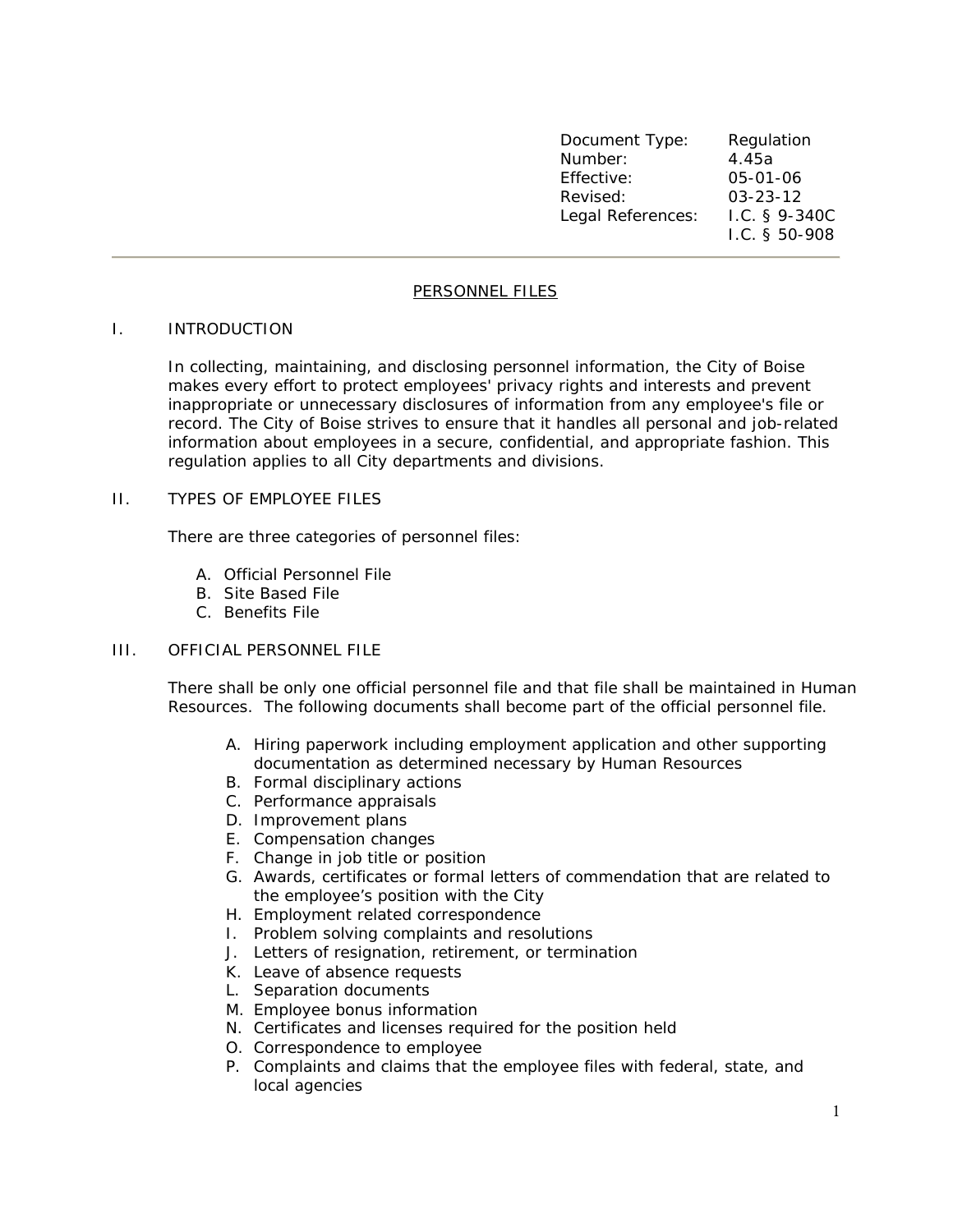Ethnic identification forms, I-9 forms, and protected health information shall not be part of the official personnel file and shall be maintained by Human Resources in separate files.

# IV. ACCESS TO OFFICIAL PERSONNEL FILES

Aside from Human Resources, only individuals with a valid business related need shall have access to the official personnel files such as:

- A. Mayor or designee
- B. Legal department
- C. Current or prospective supervisor of the employee
- D. Employee or designee identified in writing
- E. Any person authorized by court order or applicable law
- F. Hiring committees may have access to applications, resumes and other documents submitted by an applicant for a position. Other information contained in the personnel file may not be accessed by hiring committees. Hiring authorities shall have the obligation to advise hiring committees that any information provided to them in the hiring process is confidential, and that hiring committees have an obligation to not disclose any information they may receive during that process.

An employee may request copies of information in his or her personnel file. When this occurs Human Resources will email an electronic copy of the information to the employee. If this is not possible, Human Resources will make these copies available upon written request from the employee and may charge a fee to reproduce the information in accordance with applicable law.

# V. DISCLOSURE TO THE PUBLIC

Except to individuals allowed access as specified above, only the following information may be released to the general public about individual employees:

- A. Last name and first initial only
- B. Work location
- C. Position held
- D. Dates of employment
- E. Status
- F. Gross salary and salary history
- G. Classification, pay grade, and step
- H. Any other information required by applicable law

All other personnel information relating to an employee or applicant including, but not limited to, information regarding sex, race, marital status, birth date, home address and telephone number, applications, testing and scoring materials, grievances, discipline information, correspondence and performance evaluations, and protected health information, shall not be disclosed to the public without the employee's or applicant's written consent, except as allowed by law.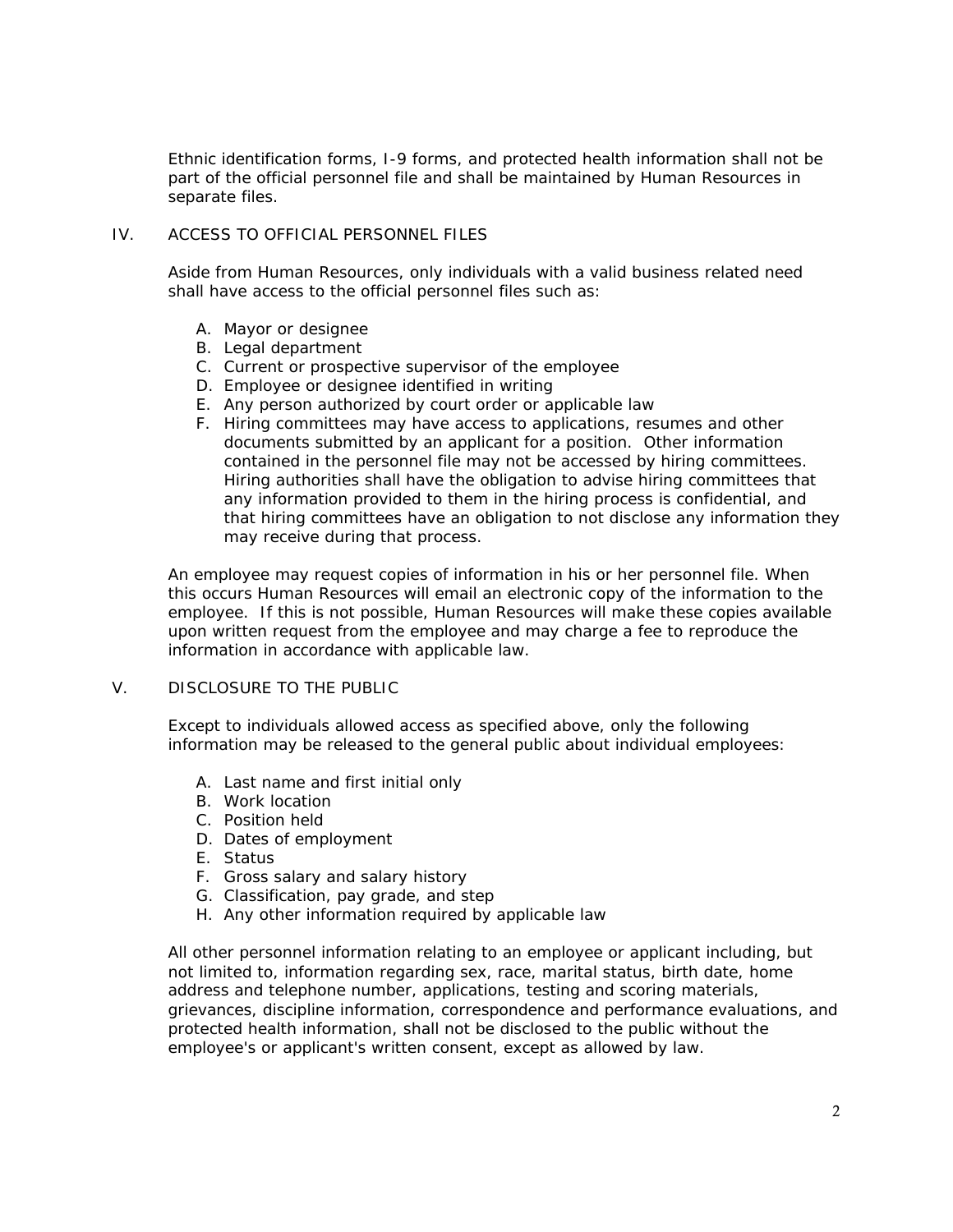### VI. EMPLOYEE RESPONSIBILITIES

To ensure that the official personnel files are up-to-date and contain accurate, complete information, employees are expected to notify Human Resources of any changes that need to be made in the following categories:

- A. Name,
- B. Telephone number,
- C. Home address,
- D. Marital status,
- E. Number of dependents,
- F. Beneficiary designations,
- G. Scholastic or licensure achievements, or
- H. Individual to notify in case of an emergency.

#### VII. PURGING INFORMATION FROM PERSONNEL FILES

The records contained in an employee's personnel file are considered an official record and shall not be removed or destroyed from the personnel file until the entire file is destroyed in accordance with the City's records retention schedule or in accordance with City policies and regulations.

### VIII. SITE FILES

Site files are sometimes also known as department files, supervisor files, desk files, and working files. Site files may be kept by a supervisor or kept in a central location within a department. Site files should only contain notes to help the supervisor remember specific occurrences, such as verbal coaching sessions, commendations and/or complaints from customers, staff, vendors or citizens, electronic or written instructions given to the employee, performance evaluations and improvement plans, and copies of informal and formal corrective action.

Site files shall not contain any documentation with personally identifiable information about the employee including social security numbers, birthdates, I-9 information etc. Site files also shall not contain any medical information. If an employee provides his or her supervisor with any medical documentation, including but not limited to return to work releases, the supervisor shall forward the documentation to Human Resources and not retain a copy.

The records contained in an employee's site file are considered an official City record and shall not be removed or destroyed. In the event an employee terminates or transfers out of a department, the site file shall be sent to Human Resources. If site files are not kept in a centralized location in a department and an employee transfers to another position within the department, the site file shall be forwarded to the new supervisor in its entirety.

# IX. BENEFITS FILE

Employee benefits files are maintained by Human Resources and kept separate from the official personnel file. Benefit files include, but are not limited to, employee benefit elections, family medical leave information, medical certifications, return to